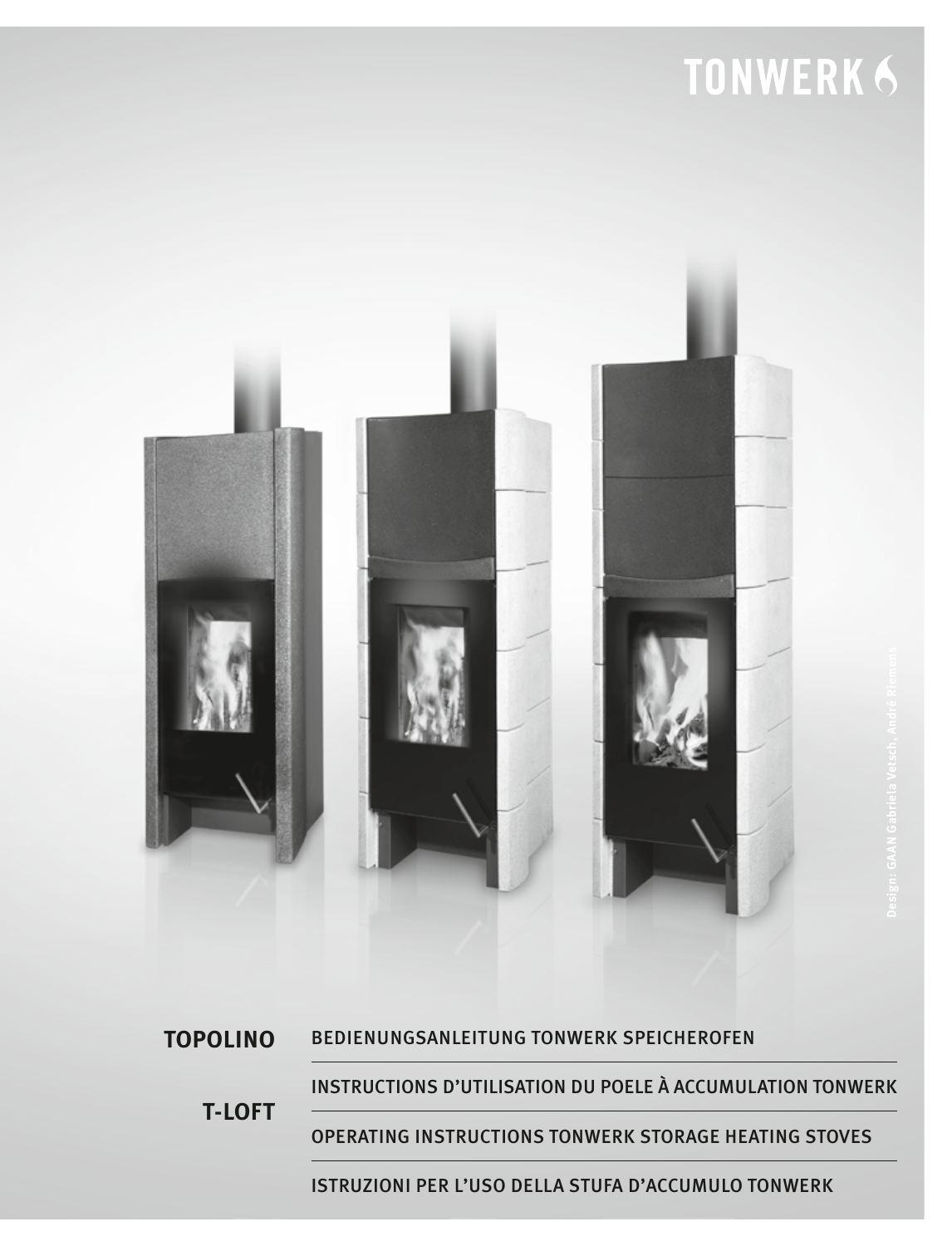#### **AUSZEICHNUNGEN:**

- Design Preis Schweiz
- MUT-Umweltpreis, Auszeichnung für umweltfreundliche Entwicklungen
- red dot award, für hohe Designqualität, Designzentrum Nordrhein-Westfalen
- VHe-Qualitäts- und Gütesiegel für typengeprüfte Speicheröfen
- Eidgenössischer Preis für Gestaltung, Produktdesign
- Design Plus, ISH Frankfurt

#### **DISTINCTIONS OBTENUES PAR LES**

#### **POELES À ACCUMULATION TONWERK:**

- Design Preis Schweiz (Prix du Design Suisse)
- **TOWERK-SPEICHERÖFEN**<br> **AUSTRICTIONS AND ANALYSTER (POSSIGNATIONS AREA CONSISTENT AND ANALYSTER) AND ANALYSTER (POSSIGNATIONS CONSISTENCING)<br>
AUSTRICTIONS CONSISTENCING (POSSIGNATIONS CONSISTENCING)<br>
THE COLORATION CONSIST** • MUT-Umweltpreis (Prix de l'environnement MUT), distinction accordée aux développements écologiques
- red dot award, pour un design de haute qualité, Centre du design de Rhénanie du Nord-Westphalie
- Certifié par un sceau de qualitéVHe en tant que poêle à accumulation homologué
- Eidgenössischer Preis für Gestaltung, Produktdesign (Concours Swiss Design Prize, design du produit)
- Design Plus, ISH Francfort

#### **TONWERK STORAGE HEATING STOVES**

#### **AWARDS:**

- Design Preis Schweiz (Switzerland Design Award)
- MUT Umweltpreis, award for ecofriendly developments
- red dot award, for high designquality, Design Centre of North Rhine-Westphalia
- VHe seal of quality and approval for type-approved storage heating stoves
- Eidgenössischer Preis für Gestaltung (Swiss Federal Design Award), product design
- Design Plus, ISH Frankfurt

## **PREMI RICEVUTI DALLE STUFE**

## **D'ACCUMULO TONWERK:**

- Design Preis Schweiz (premio svizzero per il design)
- MUT-Umweltpreis, premio per lo sviluppo ecologico
- red dot award, premio per il design di alta qualità del centro di design della Renania Settentrionale-Vestfalia
- VHe marchio di qualità per le stufe d'accumulo omologate
- Eidgenössischer Preis für Gestaltung, Produktdesign (premio elvetico per la forma, il design dei prodotti)
- Design Plus, ISH Frankfurt





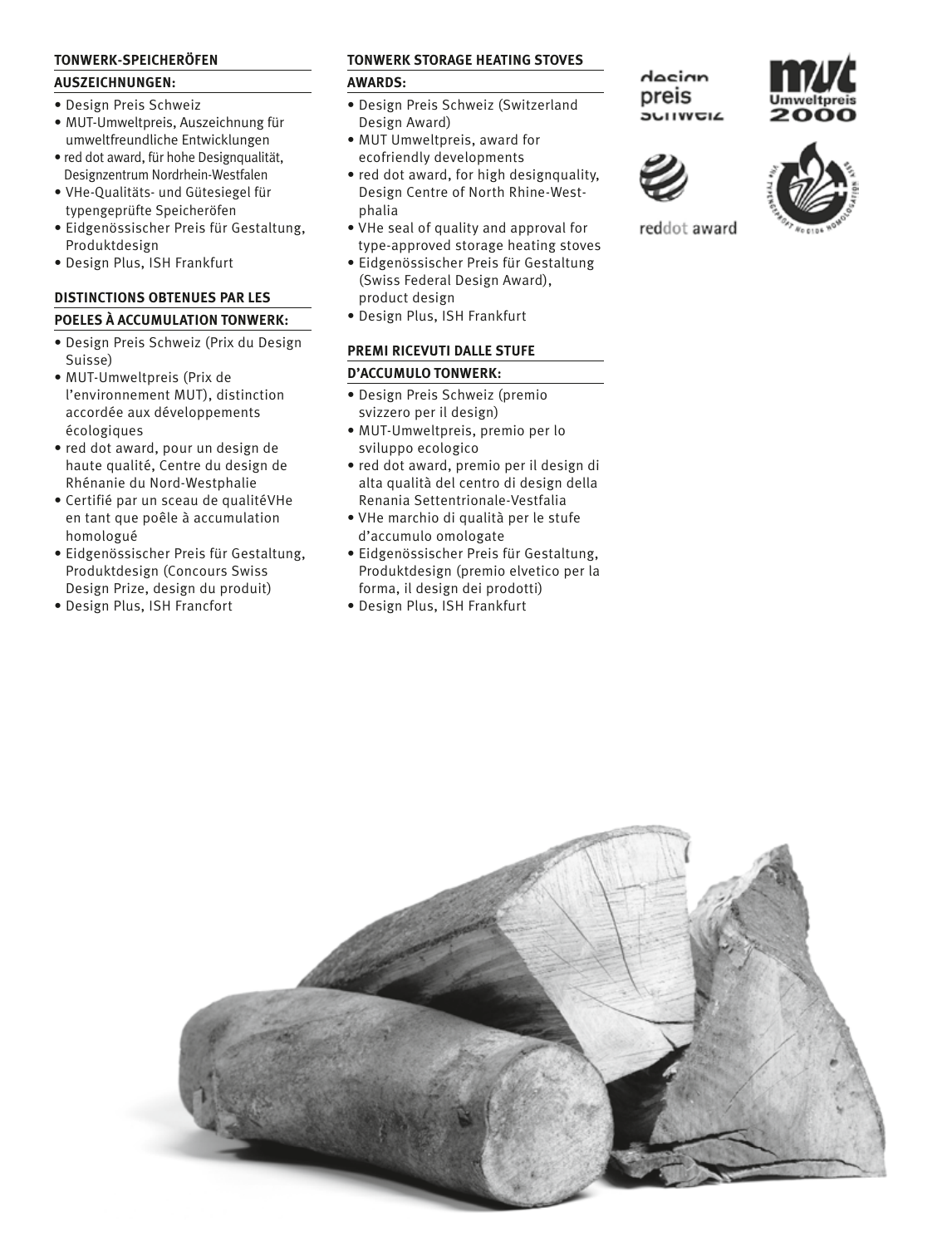

## ENGLISH CONTENTS

#### **1. TONWERK STORAGE HEATING STOVE – A SWISS QUALITY PRODUCT**

- 1.1 The storage heating stove
- 1.2 The radiated heat

#### **2. INTERESTING FACTS ABOUT WOOD AND THE ENVIRONMENT**

- 2.1 What is wood?
- 2.2 Environmental protection
- 2.3 Buying firewood
- 2.4 Drying and storing wood
- 2.5 Wood types and calorific value
- 2.6 Units of measurement for wood
- 2.7 What happens when wood burns

#### **3. APPROVALS AND CERTIFICATIONS**

- 3.1 Approval
- 3.2 Model 1
- $\overline{3.3}$  Seal of quality
- 3.4 CE conformity
- 3.5 Ratings plate

#### **4. FIRE PROTECTION**

- 4.1 Safety distances to fixed Tonwerk storage heating stoves
- 4.2 Safety distances to swivelling Tonwerk storage heating stoves
- 4.3 General safety instructions
- 4.4 Chimney safety instructions

#### **5. OPERATING INSTRUCTIONS**

- 5.1 Before firing the stove for the first time
- 5.2 About the stove
- 5.3 General information
- 5.3.1 When the stovepipe paint dries
- 5.3.2 Vent pipe and ventilating system
- 5.3.3 Heating in the transition time and in difficult conditions
- 5.3.4 Preparations for firing

#### **6. FIRING THE STOVE**

6.1 Adding more wood – For more heat

#### **7. CLEANING AND CARING FOR YOUR STOVE**

- 7.1 Cleaning the window
- 7.2 Cleaning the smoke flue

#### **8. TIPS & TRICKS**

#### **9. WARRANTY**

- 9.1 Warranty terms
- 9.2 Excluded from the warranty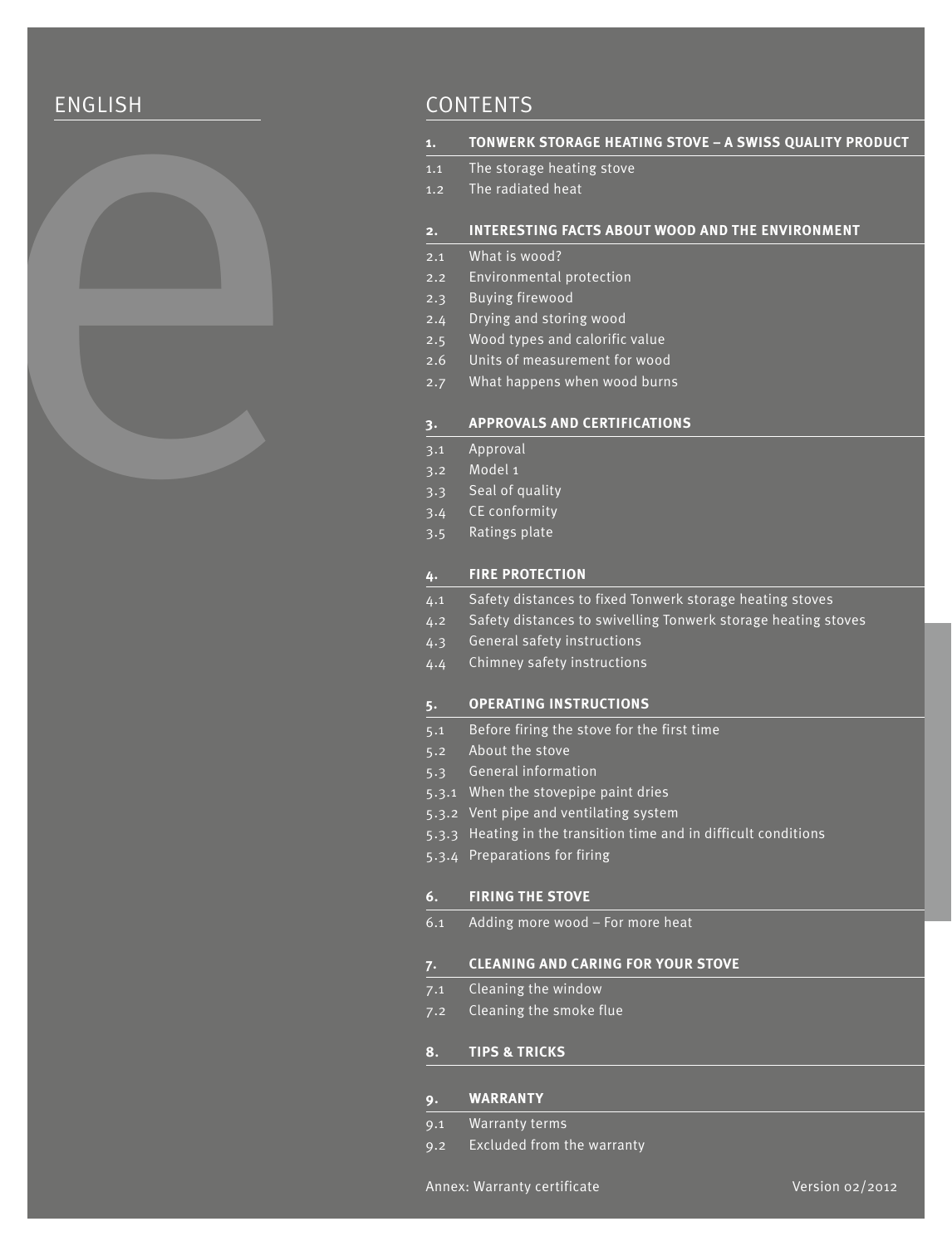## **1. TONWERK STORAGE HEATING STOVE – A SWISS QUALITY PRODUCT**

Thank you for buying a Tonwerk storage heating stove – we are sure you will derive as much pleasure from our product as we do.

These instructions contain interesting and informative facts and all you need to know about the subjects of heating, wood, and operating your Tonwerk storage heating stove. Please read these instructions carefully before using your stove for the first time and keep them in a safe place.

## **WE ARE SATISFIED WITH OUR WORK WHEN YOU HAVE NO MORE QUESTIONS.**

In our energy-conscious times we have made it our mission to extract the maximum possible energy from the raw material wood with the minimum possible emissions.

We want to utilise effectively wood, fire, and the heat they generate.

#### **WE HAVE CREATED A LIVING SPACE FOR YOUR WOOD FIRE – THE TONWERK STORAGE HEATING STOVE!**

Your Tonwerk storage heating stove never fails to fascinate with its extraordinary design and a heart of the most innovative technology – **handmade in Switzerland!**

## YOU CAN LET THE SUN SHINE WHENEVER YOU WANT TO!



## **1.1 THE STORAGE HEATING STOVE**

The storage heating stove is a fireplace made of ceramic or natural stone. The energy or heat generated by burning wood is absorbed by the ceramic storage core. Once the wood has completely burned, this core, as a heat exchanger, radiates the stored energy in the form of heat at a carefully dosed rate, releasing it over its surface for an extended time into the environment.

## A TONWERK STORAGE HEATING STOVE GIVES YOU THAT FEEL-GOOD HEAT, EVERY DAY

## **1.2 THE RADIATED HEAT**

The human organism responds to radiated heat with a particularly pleasant feeling. It is physiologically beneficial and soothing.

Since prehistoric times humans have utilised and enjoyed radiated heat. It is transmitted by electromagnetic waves in the infrared range. Radiated heat travels through air without loss and without heating this. Not until it encounters solid bodies like walls, objects, and also people does it generate heat. This effect is familiar to everyone from sunny winter days.

Even when the air is very cold you can feel the warm rays of the sun on your skin.

It makes you feel a temperature that is higher than the actual air temperature. This explains the great benefits and the sustainability of radiated heat.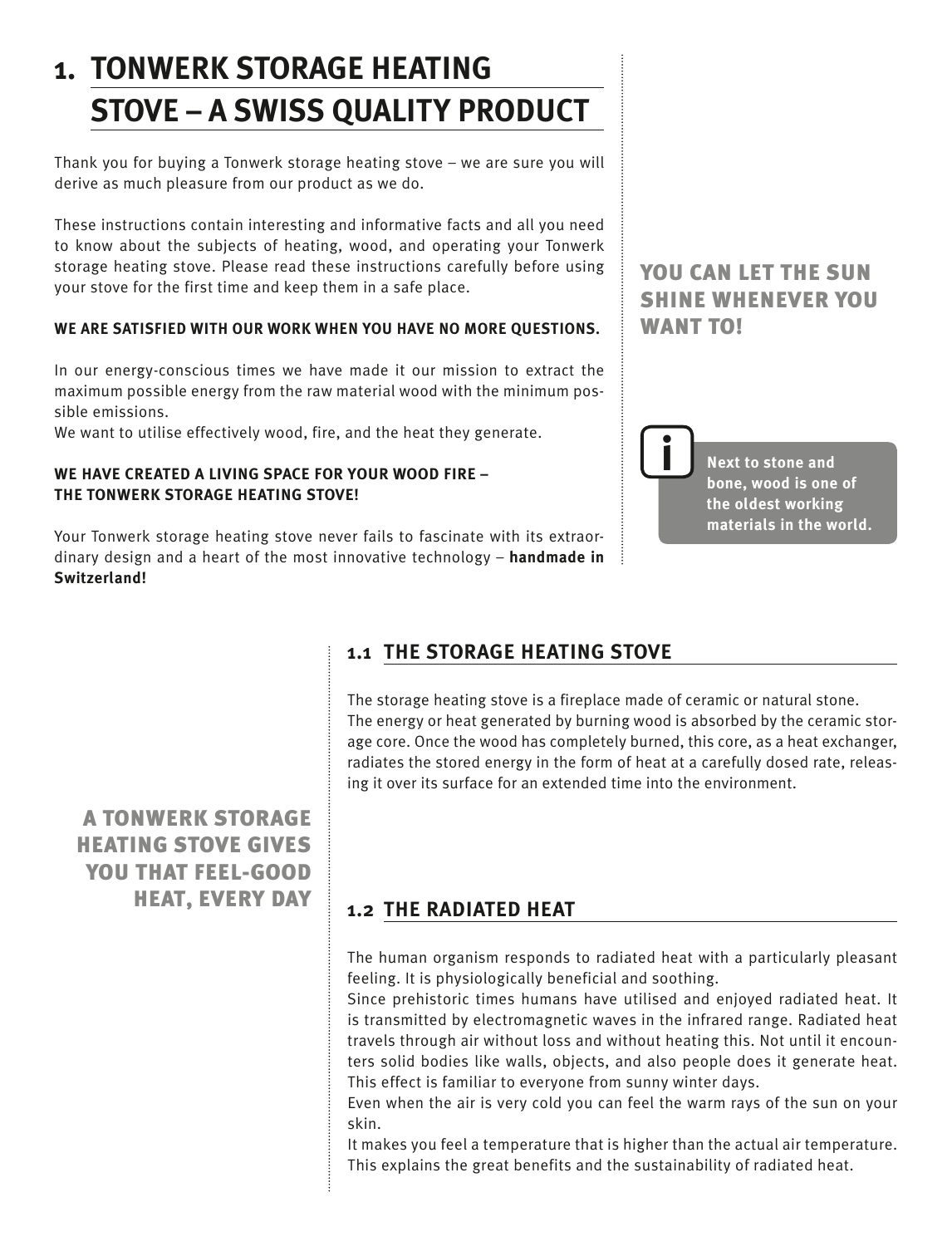# **2. INTERESTING FACTS ABOUT WOOD AND**

## **THE ENVIRONMENT**

PRACTICAL!

## **2.1 WHAT IS WOOD?**

Do you know what you are putting in the firing chamber of your Tonwerk storage heating stove when you are filling it with wood?

This is 50% carbon, 42% oxygen, 6% hydrogen, and 2% mineral substances, nitrogen, oils, resins, tanning agents, and colorants.

#### **… that is wood!**

## **2.2 ENVIRONMENTAL PROTECTION**

Burning firewood releases only as much CO2 as the tree has absorbed from the atmosphere during its growth.

And when the firewood comes from nearby there are no additional CO2 emissions from transport.

Wood rotting in the forest generates the same amount of CO2 as the same wood burning.



WOOD – NATURAL AND

## THE FUTURE HAS NOW BEGUN!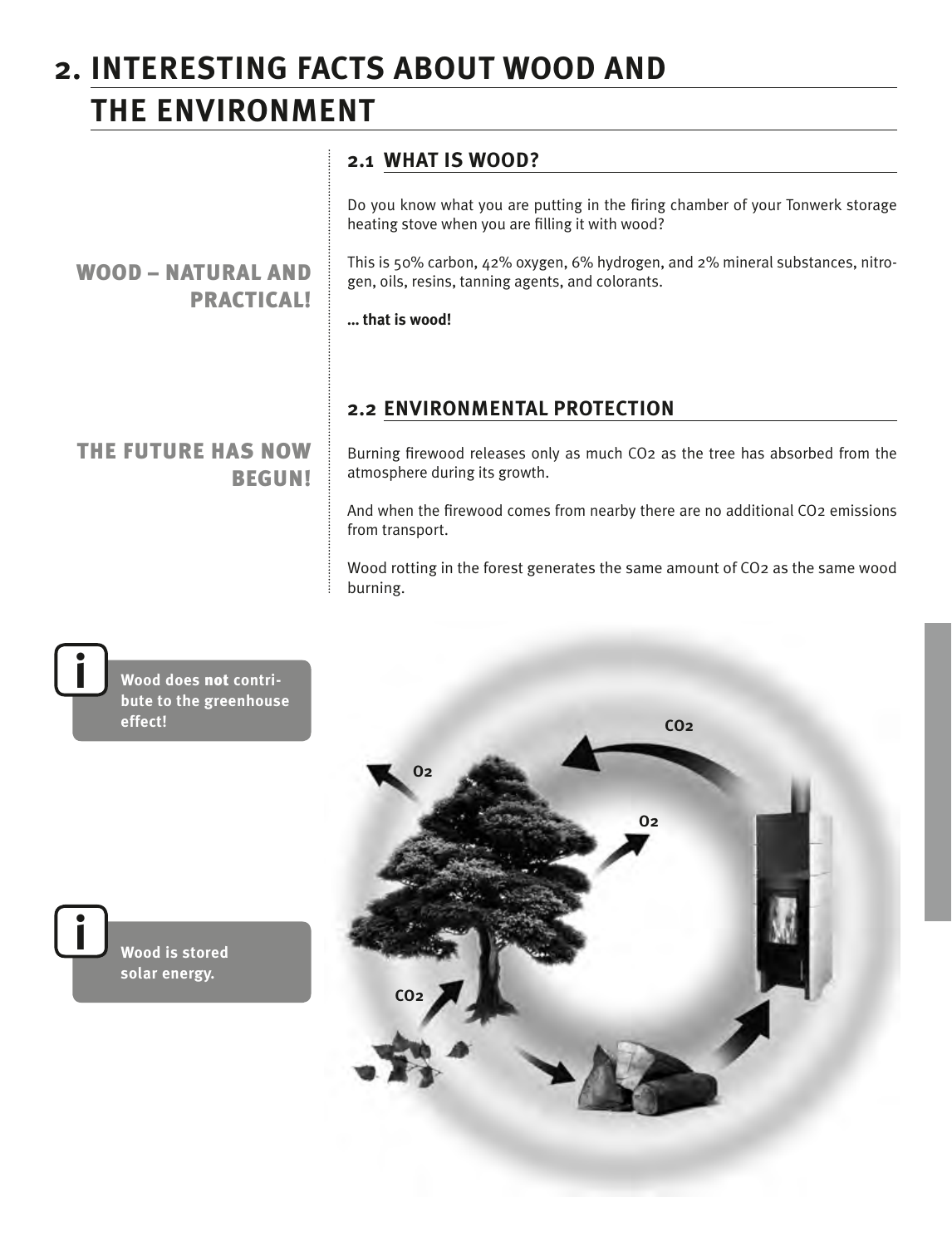## **2.3 BUYING FIREWOOD**

Where can I get my firewood?

#### **BUYING READY-TO-BURN FIRE-WOOD**

Regenerated ready-to-burn firewood can be purchased from dealers:

- stove-ready, stored for at least two years
- predried, stored for one year
- fresh from the forest

**Every dealer has a wood moisture meter that they use to test the wood they buy. The ideal residual moisture is 12–15% and should be no higher!**

#### **TREATING FIREWOOD YOURSELF**

Unseasoned wood can be purchased from the forestry office, owners of woodland, or the community:

- trunks lying in the forest
- seasoned trunks by the wayside

Whether you have cut your own wood or bought it, the important thing is: **the wood should be dried for at least two years before it is burned!**

## **2.4 DRYING AND STORING WOOD**

#### **DRYING**

The water content of firewood has a great effect on its burning properties. Your wood should be as dry as possible. Only then can it give off much heat and burn without polluting the environment. Freshly cut wood can contain between 45 and 60% moisture depending on the season and type. After the optimal drying this water content drops to below 15%. Depending on the wood type this can take about two years, and even longer for some kinds.

#### **STORAGE**

If



firewood is to dry thoroughly, it must be cut into small pieces.

Check this yourself: the circumference should be max 20–25 cm. Store the wood out of doors, protect it from rain and snow, and make sure it is well ventilated.



## **2.5 WOOD TYPES AND CALORIFIC VALUE**

The calorific value describes the heat energy released when one kilogram of fuel is burned under specific conditions.

The calorific value is based on the volume specified in stacked or solid cubic metres.

The various wood types have various calorific values:

| <b>TREE</b>        | <b>CALORIFIC VALUE</b> |
|--------------------|------------------------|
| <b>Hardwoods</b>   |                        |
| beech, oak, locust | 2100 kWh/stcm          |
| birch              | 1900 kWh/stcm          |
| sycamore           | 1900 kWh/stcm          |
| <b>Softwoods</b>   |                        |
| Douglas fir, pine  | 1700 kWh/stcm          |
| larch              | 1700 kWh/stcm          |
| spruce, fir        | 1500 kWh/stcm          |

**The values are based on 15% residual wood moisture!**

### **A TONWERK STORAGE HEATING STOVE CAN BE FIRED WITH ALL OF THE ABOVE WOOD TYPES.**



## **2.6 UNITS OF MEASUREMENT FOR WOOD**

**Solid cubic metre (scm):** As its name suggests, the solid cubic meter corresponds to one cubic metre of solid as opposed to stacked wood.

**Stacked cubic metre (stcm) or stere (st):** A stacked cubic metre or stere corresponds to one cubic metre of stacked wood including the gaps between layers. One stere equals 0.7 solid cubic metres.

**Loose cubic metre (lcm):** The loose cubic metre is a measure for chopped firewood that is loosely packaged for trade and transport. One loose cubic metre is 0.7 steres or about 0.5 solid cubic metres.

**NOTE THE SPECIFIED UNIT OF MEASUREMENT WHEN ORDERING!**

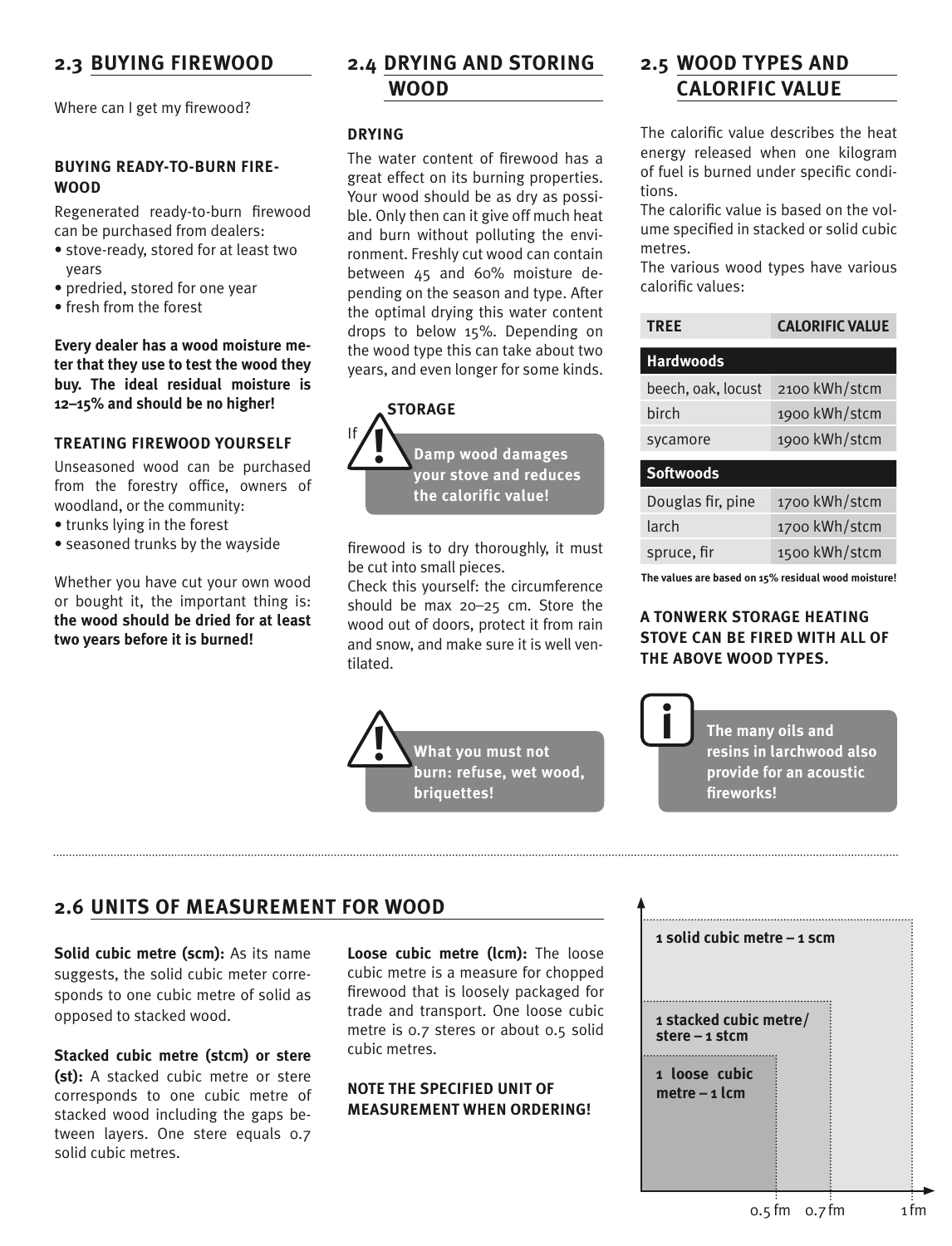## **2.7 WHAT HAPPENS WHEN WOOD BURNS**

Burning or combustion is a rapid oxidation of substances forming flames. When wood burns, the oxygen in the air combines with the carbon and hydrogen in the wood. In the process, energy is released in the form of heat and light. In the ideal case the products of complete combustion are only carbon dioxide, ashes (formed primarily of the wood's mineral constituents), and water.

The combustion process on firewood can be divided roughly into three phases.

**Heating and drying –** In this first phase the water and other volatile substances stored in the firewood evaporate.

**Pyrolysis –** In this second phase the firewood decomposes at temperatures from about 150 °C.

**Actual combustion –** In this third phase the gases formed in the first two phases react with additional oxygen from the atmosphere to form carbon dioxide and water. Also any remaining charcoal burns completely with time in the combustion zone. Only ashes remain as the single residue of combustion. Each phase of combustion can be observed very easily on an open fire.

**Burning wood is a proactive contribution to climate protection!**



**i**

**A fire needs three things: fuel, oxygen,**

## **3. APPROVALS AND CERTIFICATIONS**

## **3.1 APPROVAL**

Your Tonwerk storage heating stove has been tested under the following standards: EN 13240/15a B-VG

**3.2 MODEL 1 – self-closing firing chamber door**

The Tonwerk storage heating stove is fitted as standard with a self-closing firing chamber door. This is an important operating and safety element. The door closes automatically as soon as it is released. Consequently the Tonwerk storage heating stove is suitable for connection to flues with multiple installations (several Model 1 stoves connected to the same flue).



## **3.3 SEAL OF QUALITY**

On the basis of these tests the Tonwerk storage heating stove has been awarded the following approvals:

Schweizerische Brandschutzzulassung der Vereinigung Kantonaler Feuerversicherungen (Swiss Fire Protection Approval issued by the Association of Cantonal Fire Insurance Underwriters) VKF no. Z 11753

Qualitätssiegel für Holz-Feuerstätten der Vereinigung für Holzenergie Schweiz (Seal of Quality for Wood Fireplaces issued by the Association of Swiss Wood Energy Users) VHe-Nr. 0104/2



## **3.4 CE CONFORMITY**

The manufacturer, Tonwerk Lausen AG, confirms that the Tonwerk storage heating stove conforms to the standards under EN 13240 and that the quality requirements are constantly monitored.

Rhein-Ruhr-FeuerstättenprüfstelleGmbH; RRF-400097

## **3.5 RATINGS PLATE**

The ratings plate can be found at the bottom of the housing's face.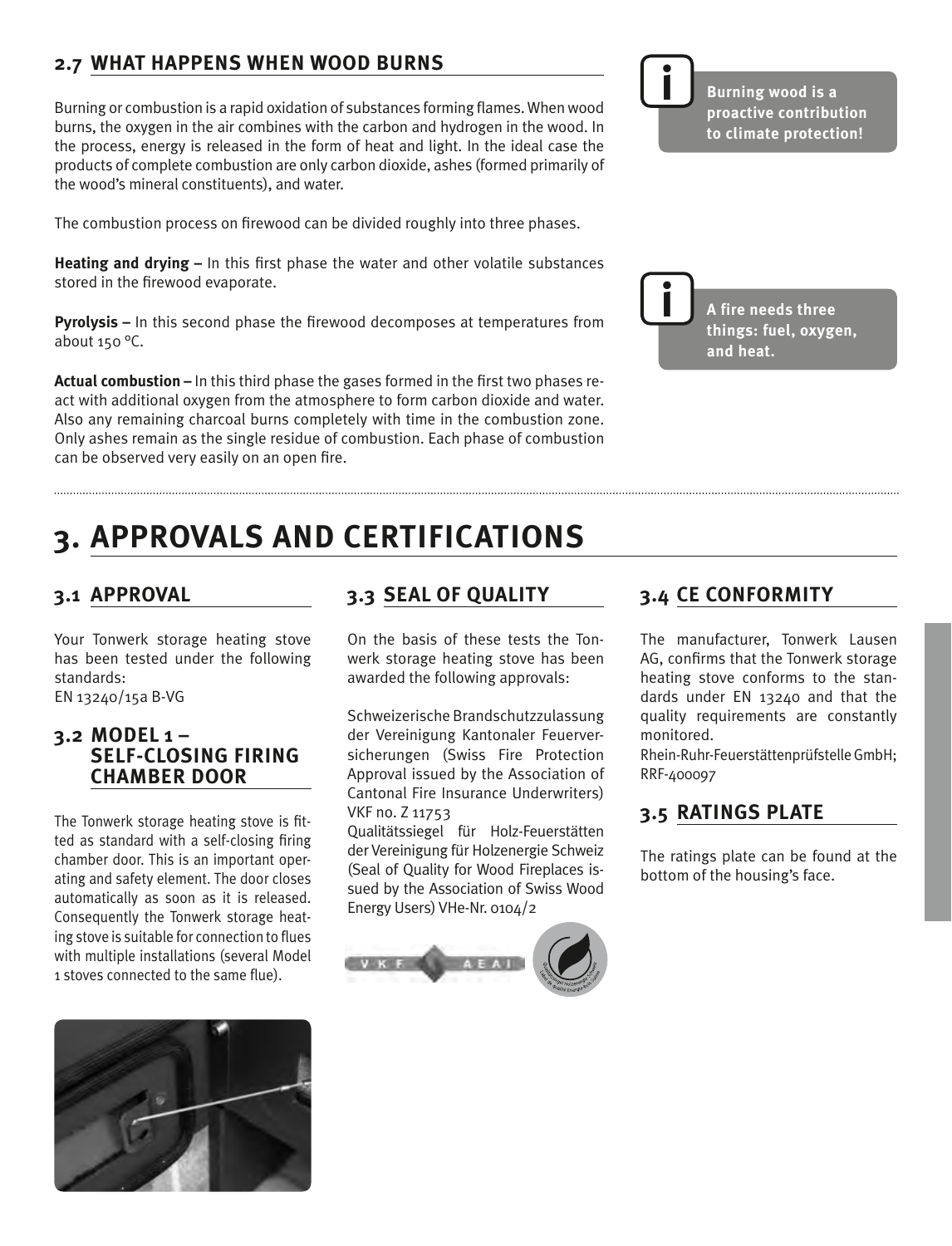# **4. FIRE PROTECTION**

The national and European standards, the local and building legislation, and the fire safety terms and conditions must be observed without condition. Your chimney sweep or Tonwerk partner company will be pleased to inform you.

## **4.1 SAFETY DISTANCES TO FIXED TONWERK STORAGE HEATING STOVES: T-LOFT, TOPOLINO**

### **Safety distance A**

The side and rear panels must be no closer than 10 cm to flammable materials

#### **Safety distance B**

Smoke pipes must be no closer than 20 cm to flammable materials

## **Safety distance C + D**

Flammable floor materials must be no closer than 50 cm to the front and 30 cm to the sides

### **Safety distance E**

Firing chamber apertures must be no closer than 80 cm to flammable materials within the radiation zone

**Safety** distance **F** 

The minimum distance from the ceiling is 50 cm



## **4.2 SAFETY DISTANCES TO SWIVELLING TONWERK STORAGE HEATING STOVES: T-LOFT, TOPOLINO**

## **Safety distance A**

The side and rear panels must be no closer than 10 cm to flammable materials

## **Safety distance B**

Smoke pipes must be no closer than 20 cm to flammable materials

**Safety distance C+D**  The distance over the whole swivelling angle must be no less than 50 cm

## **Safety distance E**

A minimum distance of 80 cm applies to the whole swivelling range

## **Safety distance F**

The minimum distance from the ceiling is 50 cm



## **4.3 GENERAL SAFETY INSTRUCTIONS**

- Never leave children alone or unattended at a burning fireplace.
- Teach your children how to behave properly and operate safely the fireplace.
- • Every stove gets hot when fired: risk of burning!
- Avoid touching the outside surfaces when the stove is operating.
- Do not burn refuse or painted wood.
- • Dispose of the ashes only after they have cooled completely.
- • Inform your specialised dealer without delay of defect gaskets.
- Observe the information in our operating instructions and make a proactive contribution to fire prevention and the protection of our environment.

## **4.4 CHIMNEY SAFETY INSTRUCTIONS**

The condition and functionality of your chimneys must be inspected by a chimney sweep or specialist before the Tonwerk storage heating stove is installed.

This will provide the optimal condi $t$  **ions** for trouble-free heating.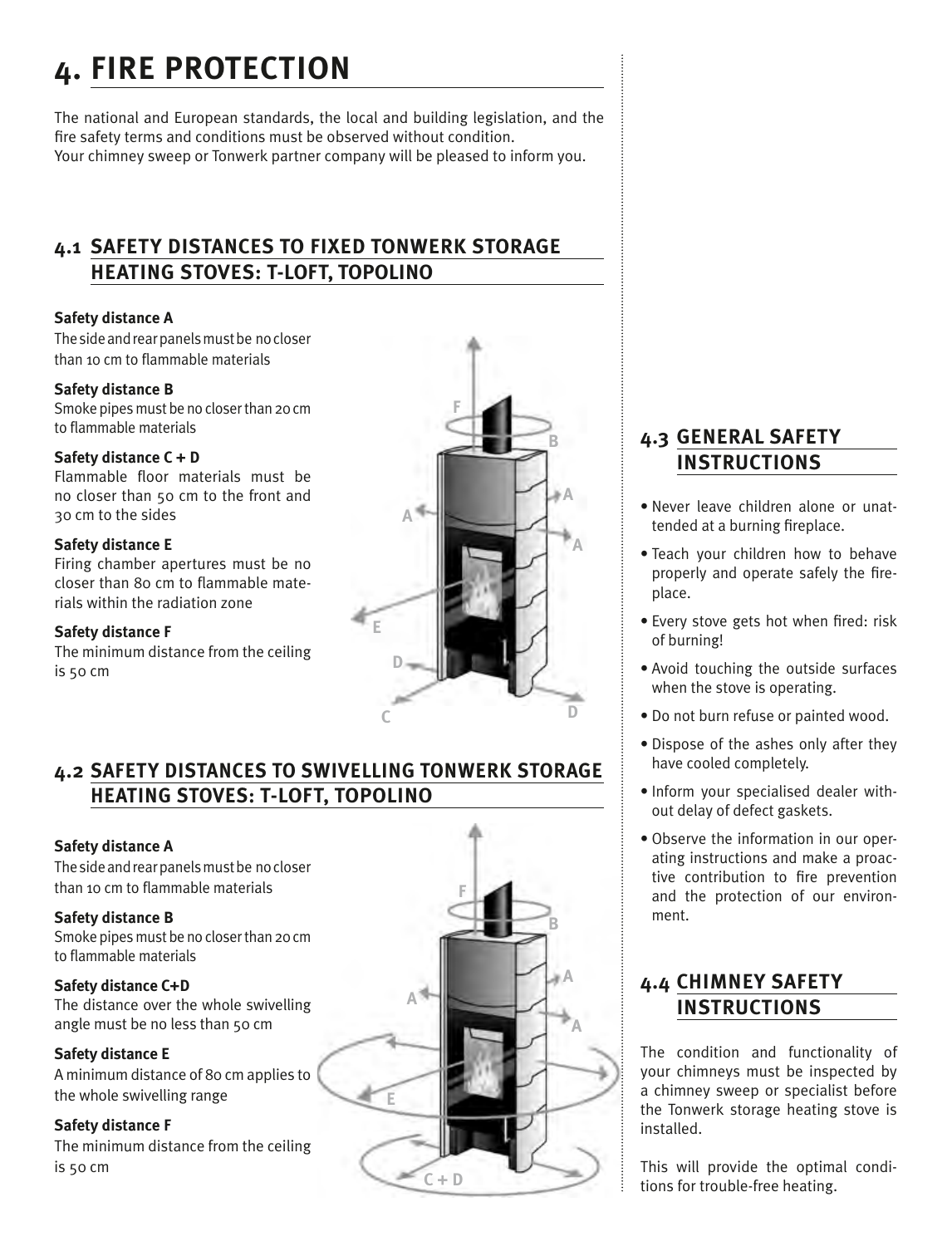## **5. OPERATING INSTRUCTIONS**

## **5.1 BEFORE FIRING THE STOVE FOR THE FIRST TIME**

Dear Customer,

You have now been instructed by one of our specialised dealers on how to fire your Tonwerk storage heating stove.

In these operating instructions we wish to set down each step that you must take if you are to encounter no problems when operating your Tonwerk storage heating stove.

Read through these operating instructions carefully and keep them in a safe place. Your specialised dealer will be pleased to assist you with any questions you may have.

## **5.2 ABOUT THE STOVE**

#### **What's what?**



## **5.3 GENERAL INFORMATION**

## **5.3.1 WHEN THE STOVEPIPE PAINT DRIES**

When the stove is fired for the first few times the paint on the stovepipe emits an odour when it dries.

Make sure that the combustion chamber is completely filled. The Tonwerk storage heating stove then reaches its optimal operating temperature and the paint dries faster.

Also make sure the room is well ventilated during this phase.

## **5.3.2 VENT PIPE AND VEN-TILATING SYSTEM**

Extractor hoods and ventilating systems can affect the operation of your Tonwerk storage heating stove. Please make sure that there is adequate incoming air for multiple installations.

## **5.3.3 HEATING IN THE TRANSITION TIME AND IN DIFFICULT CONDITIONS**

In damp or foggy weather, at outdoor temperatures from 15  $^{\circ}$ C, and during the transition time you are advised to light a pilot fire before firing the stove proper. This serves to displace the cold, heavy air in the chimney and to create the right conditions for the optimal extraction of smoke.

This pilot fire is lit with paper in the chimney's inspection aperture until extraction is assured.

## **5.3.4 PREPARATIONS FOR FIRING**

Have ready an adequate supply of chopped firewood, ecofriendly lighting aids, and kindling. You are best storing the wood in a warm room for a number of days before firing.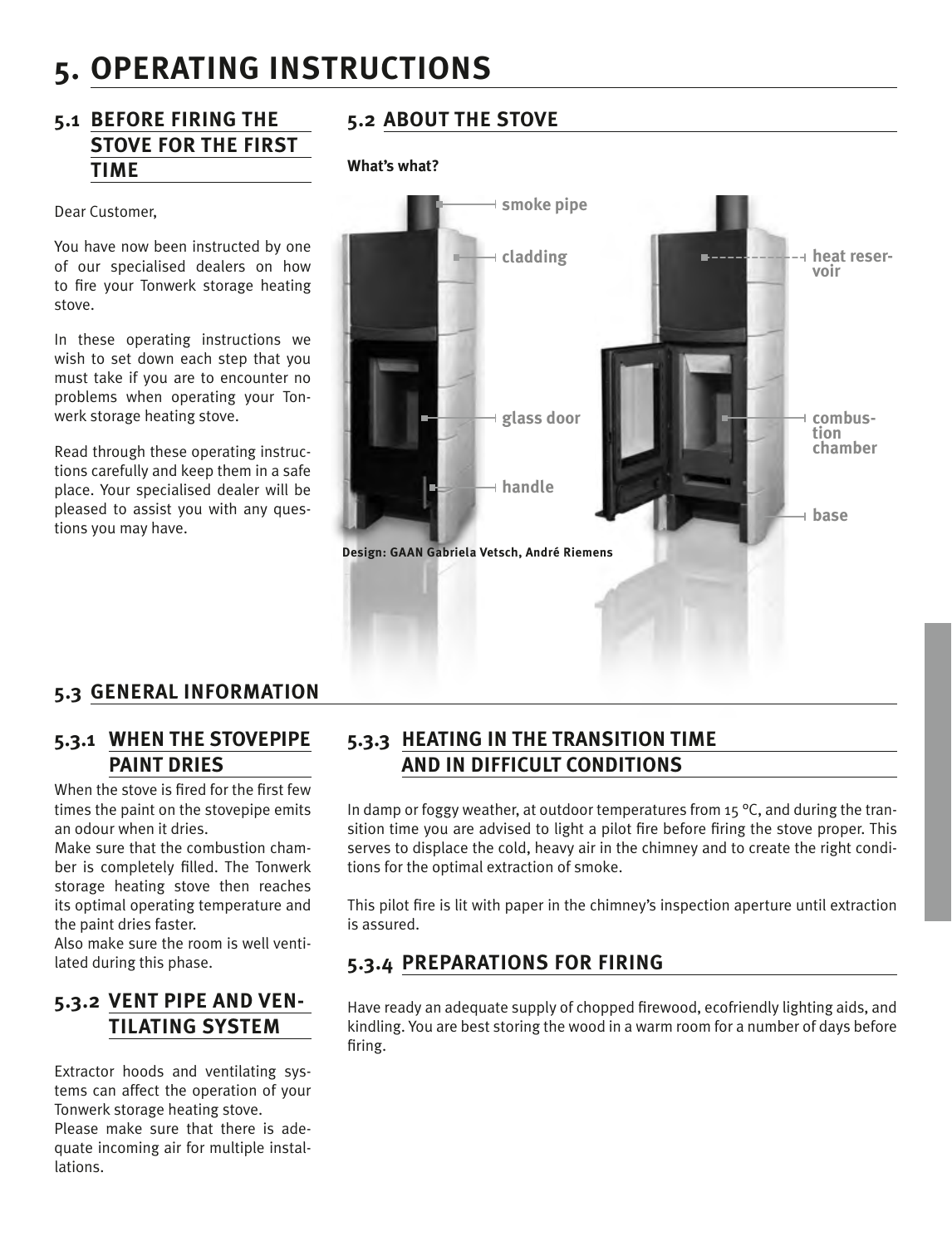

# **6. FIRING THE STOVE**

Place the firewood in the firing chamber. Place an ecofriendly lighting aid at the centre and two handfuls of kindling over the top.

Bear in mind that the stove must be filled with small pieces of chopped wood 33 cm in length. If you have a supply of mixed wood types, you can burn these together.



Now ignite the lighting aid and lock the door. The wood burns from top to bottom.

### **IMPORTANT**

Only when there is a strong blaze does the wood release its whole energy that can then be absorbed by the storage stone.



Make sure that the door handle is at  $\bigwedge$  or (combustion 45°): this ensures that the firewood can burn cleanly and effectively.

**The door handle at the same time controls the combustion air as well.**

**1 closed 2 position (combustion 45°) 3 open**

#### **IMPORTANT**

Keep the door at (combustion 45°) during the whole combustion process. Only when there is a strong blaze does the wood release its whole energy that can then be absorbed by the storage stone.



## **6.1 ADDING MORE WOOD – For more heat**

If you want more heat simply add another two pieces of firewood while there are enough flames visible. The added wood ignites within a few minutes and burns from bottom to top.



## **IMPORTANT**

Open the door slowly: first just a gap wide so that the pressure in the firing chamber can equalise. This helps to reduce flying ash. Once the wood has burned completely and all flames have extinguished, move the door handle up to the vertical position and so close off the air supply.

This prevents the heat reservoir from cooling too quickly. Your Tonwerk storage heating stove stays warm longer.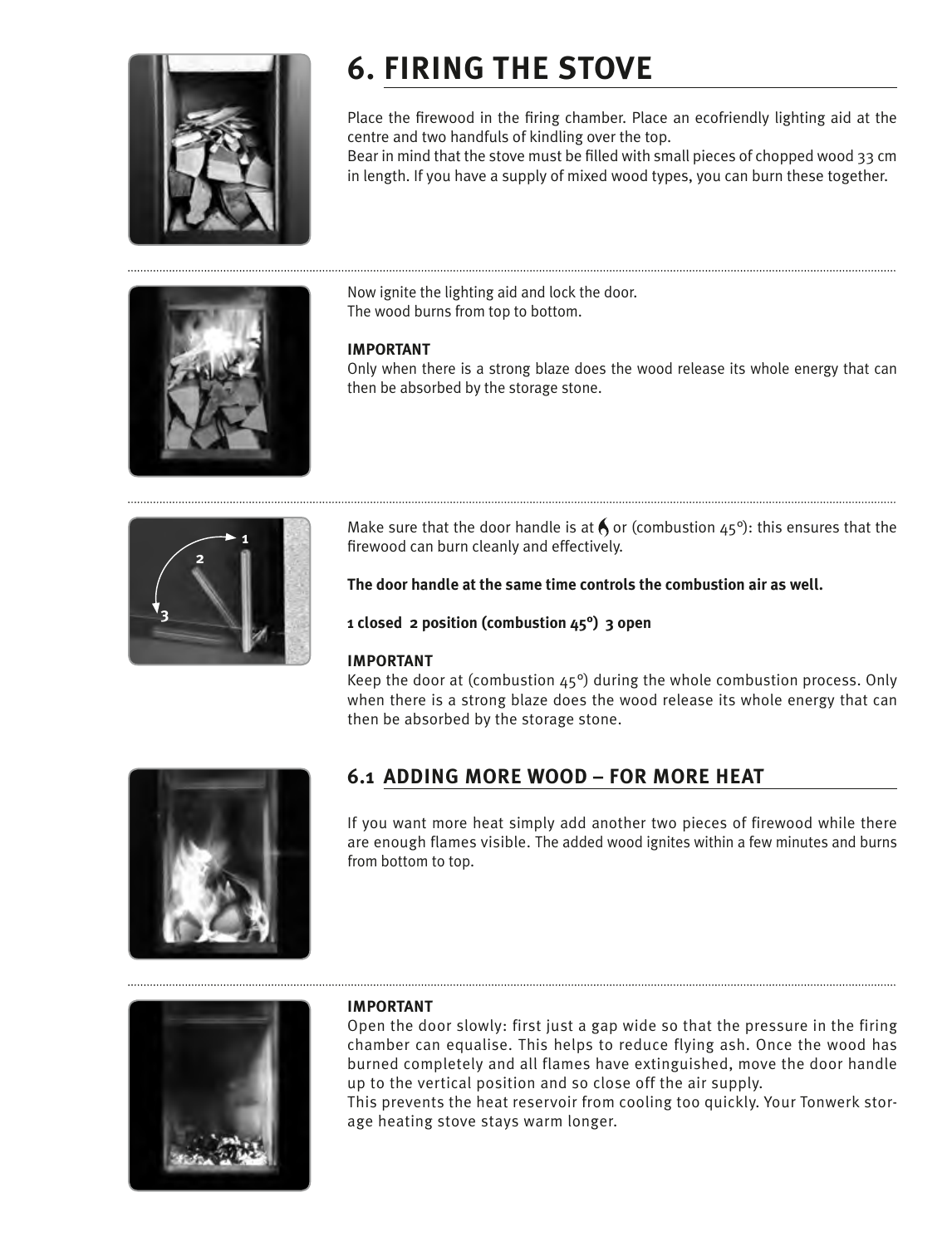## **7. CLEANING AND CARING FOR YOUR STOVE**

When the stove is used regularly the ashes should be emptied once or twice weekly. Empty these only when the stove has cooled completely!

Rough surfaces on the outer cladding can be vacuumed off with an upholstery attachment. Polished surfaces are cleaned with a spray-wet cloth. The provided cleaning stone is used to remove stubborn soiling. Under no circumstances must you use hard brushes or chemical cleaning agents. The optimal functionality can be assured only when the chimney, stovepipe, and stove are cleaned at least once a year.



## **7.1 CLEANING THE WINDOW**

If necessary clean the inside of the window with a moist cloth and some ashes. Repeat for stubborn soiling or use a special flue window cleaner.

When dirt has collected between the two panes remove the two screws (1), open up the panes, and clean these as described above.Close the panes and screw them in place.

## **7.2 CLEANING THE SMOKE FLUE**

Disengage the bar (1) on the metal panel and remove the combustion chamber cover.







Lift off the cover plate.

Loosen the screws (1) on the metal panel, and take off the combustion chamber cover.

## **TOPOLINO top connection TOPOLINO rear connection T-LOFT top connection**



Now clean the stovepipe and the smoke flue and remove the residue with a vacuum cleaner. Return the elements to their initial positions and screw down the metal panel.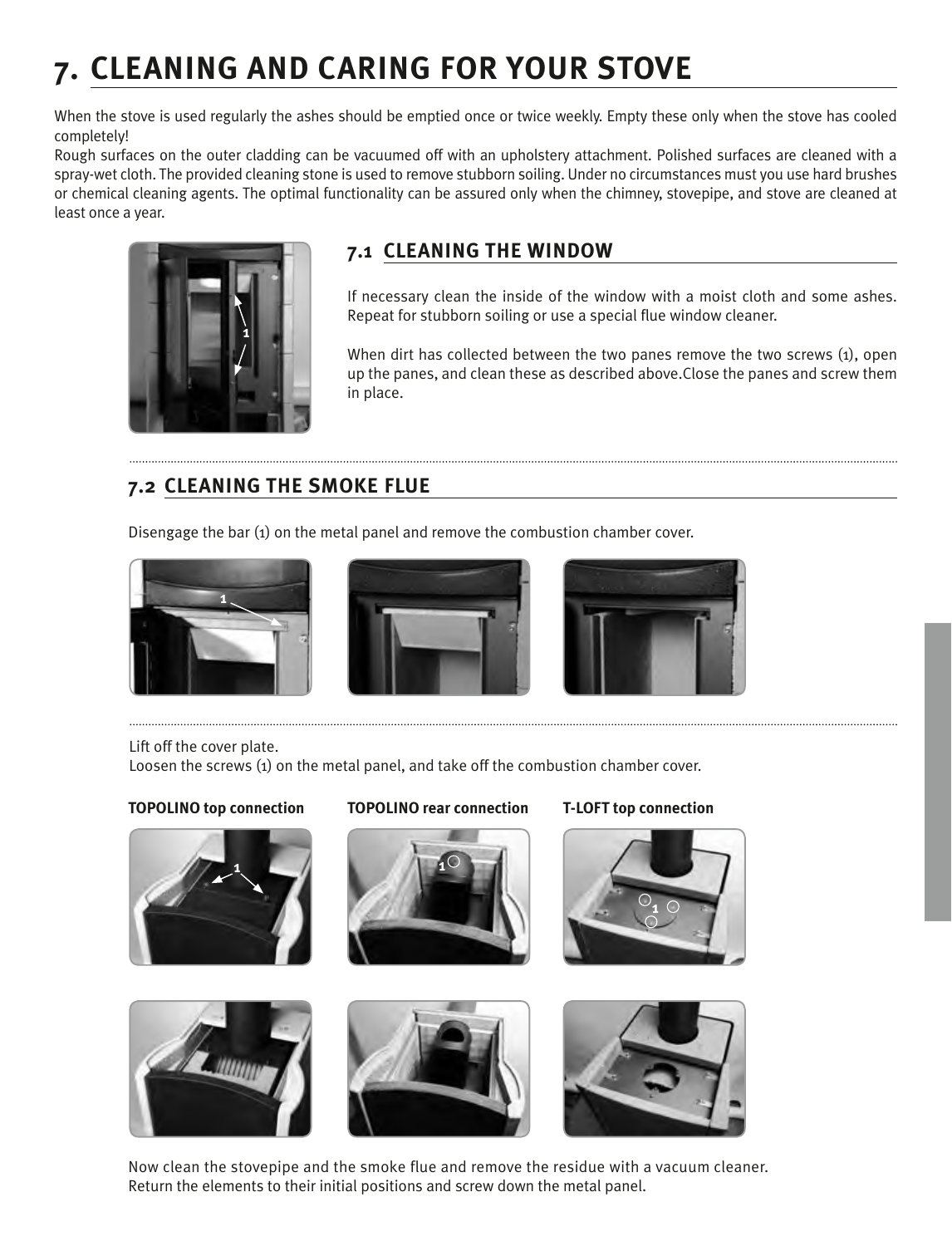WE WISH YOU MANY PLEASANT HOURS WITH YOUR TONWERK STOR-AGE HEATING STOVE.



## **8. Tips & tricks**

**Wood does not ignite when stove is fired; fire just smoulders away; fire extinguishes:**

- move the door handle to 45°
- kindling unsuitable
- wood too damp
- firewood too thick

#### **Heavy sooting in the firing chamber; heavy sooting on the window:**

- open the combustion air supply
- too little wood
- firewood damp or too thick

#### **Smoke escapes from the stove:**

- assure adequate extraction in the chimney, light pilot fire
- provide for adequate supply of air

**Your specialised dealer will be pleased to assist you with any further questions you may have.**

## **9. WARRANTY**

We grant a five year warranty for your new Tonwerk storage heating stove. The warranty period begins on the day the stove is installed and tested by the specialised dealer. Warranty claims become valid when the purchase price for the stove has been paid in accordance with the agreement and the warranty certificate has been completed and returned within thirty days to Tonwerk Lausen AG. If one of these conditions is not fulfilled the minimum warranty of six months applies.

## **9.1 Warranty terms**

- proper installation by a specialised dealer
- the storage heating stoves are handled in accordance with these operating instructions and the safety instructions marked by this symbol:  $\angle$
- no continuous firing
- no overheating
- regular maintenance / cleaning (once a year)
- There must be no modifications to the stove structure: these can cause malfunctions and permanent damage

## **9.2 Excluded from the warranty**

- wearing parts like gaskets, cast grate, fireclay, and glass
- smoke and soot damage
- natural discoloration or deviating colours on the outer cladding
- cracks in the combustion chamber that have no effect on the safe functioning of the Tonwerk storage heating stove
- damage incurred through failure to observe these operating instructions
- damage covered by an insurance policy or other agreement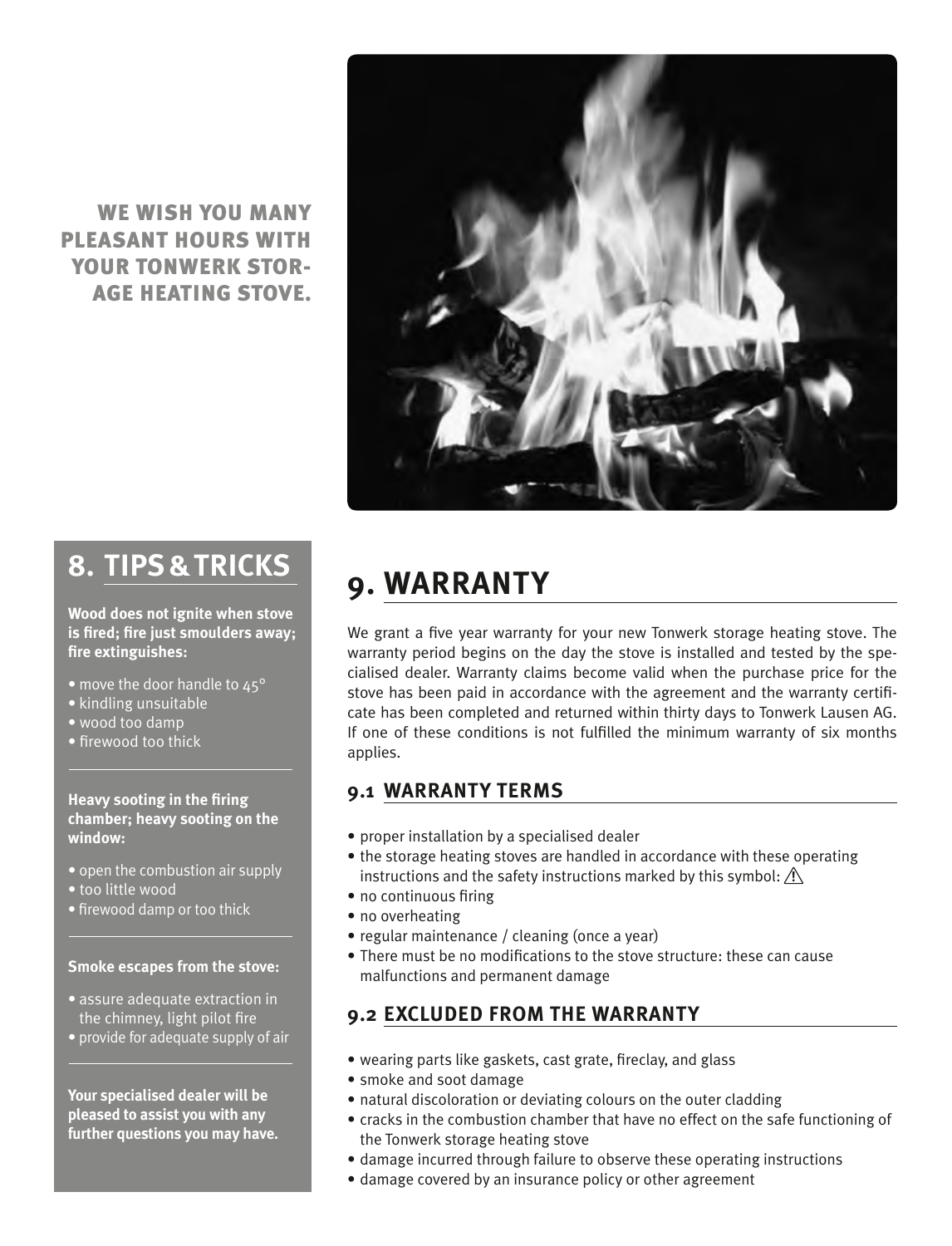#### **Garantiezertifikat**

Wir gewähren für Ihren neuen Tonwerk Speicherofen eine Garantie von 5 Jahren. Die Garantielaufzeit beginnt mit dem Tag der Inbetriebnahme durch den Fachhändler.

**Der Garantieanspruch tritt dann in Kraft, wenn der Kaufpreis für den Ofen vertragsgemäß entrichtet ist und das Garantiezertifikat vollständig ausgefüllt innerhalb 30 Tagen an die Tonwerk Lausen AG zurückgesendet wird.**

Wird eine dieser Bedingungen nicht erfüllt, so gilt die Mindestgarantie von 6 Monaten.

#### **Certificat de garantie**

Nous vous apportons une garantie de 5 ans pour votre poêle à accumulation neuf. La période de garantie commence à courir à partir de la date de mise en service par le distributeur spécialisé.

**Votre prétention à la garantie entre en vigueur au moment où vous vous êtes acquitté du prix d'achat du poêle fixé par contrat, et si vous avez renvoyé dans un délai de 30 jours à la Tonwerk Lausen AG le certificat de garantie intégralement rempli.** 

Si l'une de ces conditions n'est pas respectée, on appliquera une garantie minimale de 6 mois.

#### **Warranty certificate**

We grant a five year warranty for your new Tonwerk storage heating stove. The warranty period begins on the day the stove is installed and tested by the specialised dealer.

**Warranty claims become valid when the purchase price forthe stove has been paid in accordance with the agreement and the warranty certificate has been completed and returned within thirty days to Tonwerk Lausen AG.**

If one of these conditions is not fulfilled the minimum warranty of six months applies.

#### **certificato di garanzia**

Per la vostra nuova stufa d'accumulo Tonwerk vi offriamo una garanzia di 5 anni. Il periodo di garanzia ha inizio il giorno della messa in funzione da parte del rivenditore specializzato.

**Il diritto alla garanzia entra in vigore quando il prezzo d'acquisto della stufa è pagato conformemente al contratto e il certificato di garanzia è rispedito compilato in tutte le sue parti entro 30 giorni a Tonwerk Lausen AG.**

Tonwerk Lausen ata, verrà applicata la garanzia minima di 6 mesi.